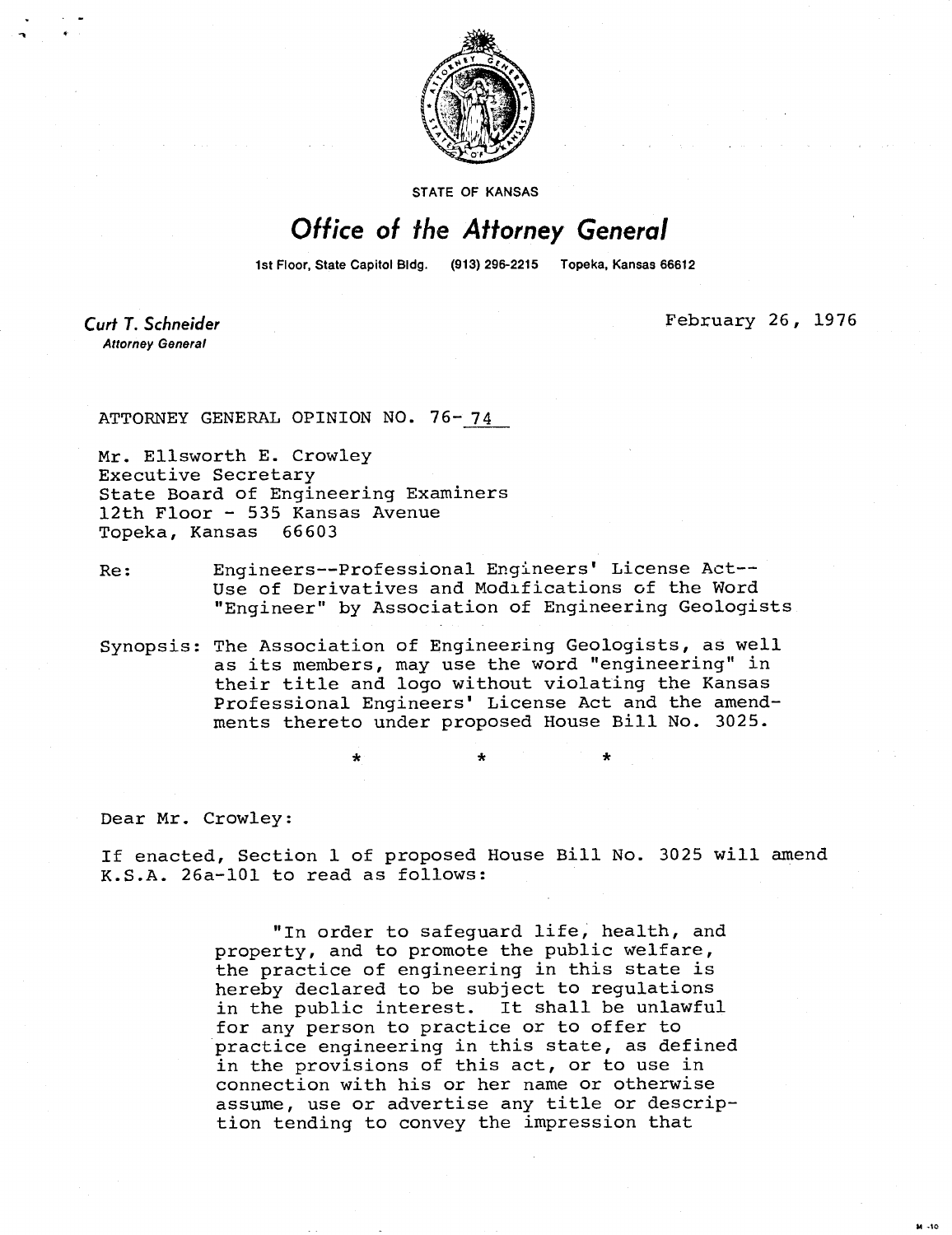Mr. Ellsworth E. Crowley Page Two February 26, 1976

> he or she is an engineer, unless such person has been duly licensed under the provisions of this act."

Section 2 of this bill will amend K.S.A. 26a-101(a) so as to define the term "engineer" as:

> "a person who, by reason of his or her special knowledge and use of the mathematical, physical and engineering sciences and the principles and methods of engineering analysis and design, acquired by engineering education and engineering experience, is qualified to practice engineering."

The term "practice of engineering" would be redefined at Section 2(e) to mean:

> "The term 'practice of engineering,' within the intent of this act, shall mean any service or creative work, the adequate performance of which requires engineering education, training, and experience in the application of special knowledge of the mathematical, physical, and engineering sciences to such services or creative work as consultation, investigation, evaluation, planning and design of engineering works and systems, planning the use of land and water, teaching advanced engineering subjects, engineering surveys and the inspection of construction for the purpose of assuring compliance with drawings and specifications; any of which embraces such service or work in connection with any utilities, structures, building, machines, equipment, processes, work systems, or projects, and industrial or consumer products or equipment of a mechanical, electrical, hydraulic, pneumatic or thermal nature, insofar as they involve safeguarding life, health or property, and including such other professional service as may be necessary to the planning, progress and completion of any engineering services.

A person shall be construed to practice or offer to practice engineering, within the meaning and intent of this act, who practices any branch of the profession of engineering; or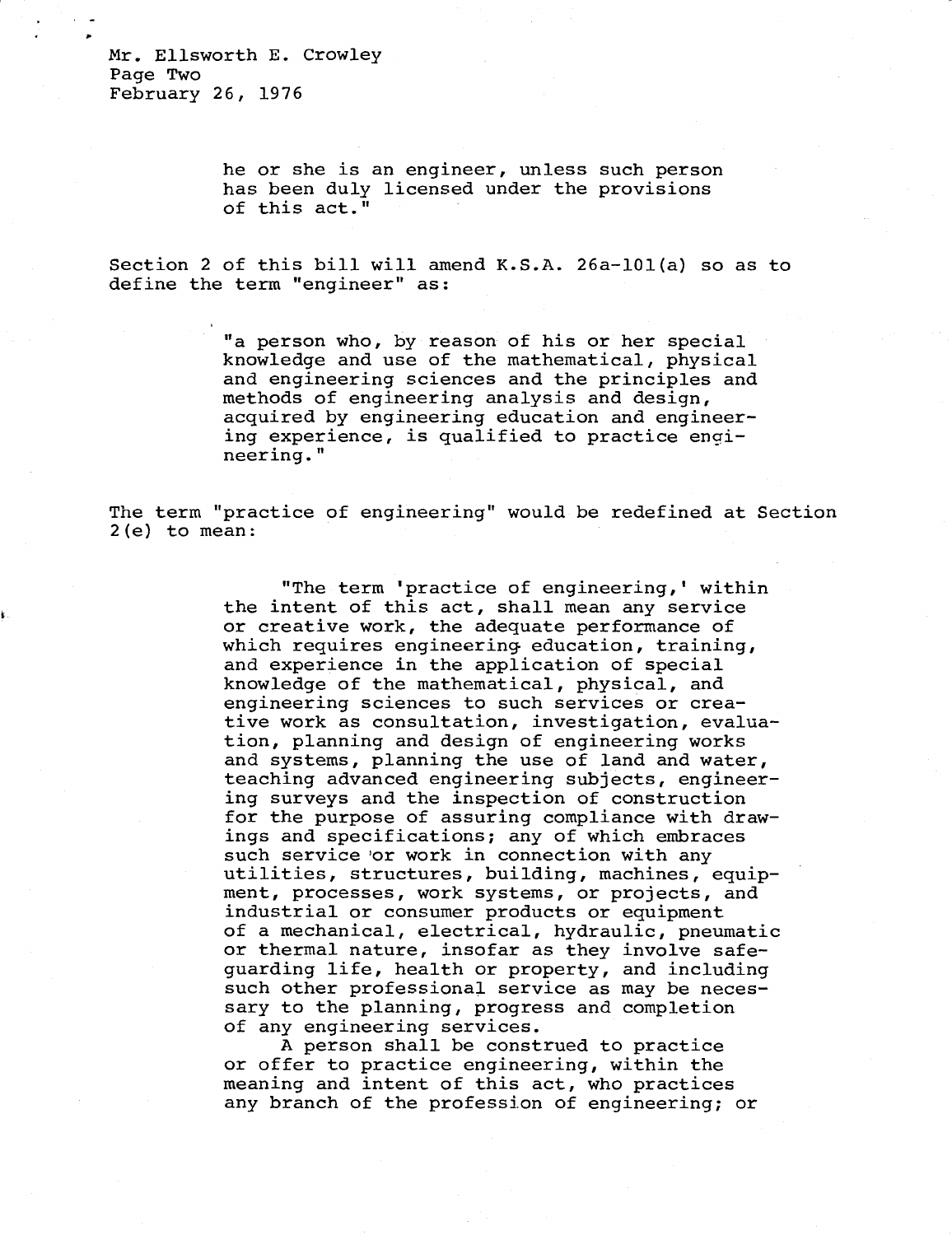Mr. Ellsworth E. Crowley Page Three February 26, 1976

> who, by verbal claim, sign, advertisement, letterhead, card, or in any other way represents himself or herself to be an engineer, or through the use of some other title implies that he or she is an engineer or that one is registered under this act; or who holds himself or herself out as able to perform, or who does perform any engineering service or work or any other service designated by the practitioner which is recognized as engineering; Provided, however, That the provisions of this act shall not apply to or interfere with those persons and practices set forth in K.S.A. 26a-122."

If enacted, this bill would further amend K.S.A. 26a-121 to read in pertinent part:

> "Any person who shall practice, or offer to practice engineering in the state of Kansas without being licensed in accordance with the provisions of this act or any person, firm, partnership, organization, or association, corporation or other entity using or employing the word 'engineer' or any modification or derivative thereof in its name or form of business or activity, except as authorized in this  $act, \ldots$  [or who] shall attempt to use an expired, suspended or revoked license, or any person who shall violate any of the provisions of this act, shall be quilty of a misdemeanor, and shall, upon conviction, be sentenced to pay a fine of not less than one hundred dollars (\$100), nor more than one thousand dollars (\$1,000), or suffer imprisonment for a period not exceeding six (6) months, or both."

Unaffected by the proposed amendments, K.S.A. 26a-123 further specifies that:

> "This act shall not be construed to prevent or to affect:

(1) The practice of any other recognized profession or trade . . . . " [Emphasis supplied.]